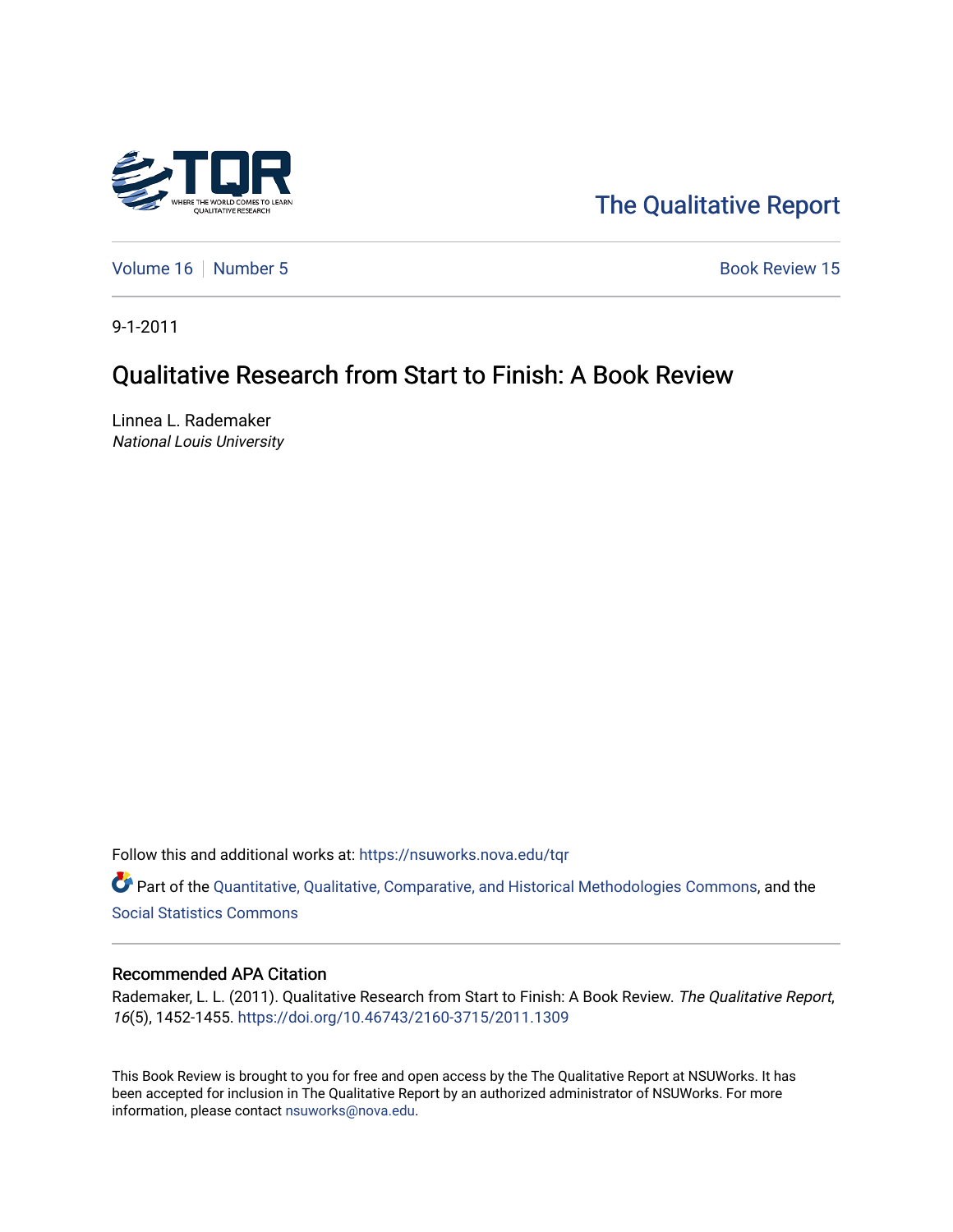

## Qualitative Research from Start to Finish: A Book Review

### Abstract

I reviewed Yin's (2011) recent publication entitled Qualitative Research from Start to Finish, with a particular eye to the benefits for the seasoned researcher, as well as significant aspects that are appropriate for the beginning and intermediate graduate student. A unique element of the book is the inclusion of a discussion of worldviews at the end of the book. Additionally, the adaptive focus of the book might be helpful for both novice and seasoned researchers.

### Keywords

Qualitative Research, Adaptive, Emergent Designs, Doctoral Students

### Creative Commons License



This work is licensed under a [Creative Commons Attribution-Noncommercial-Share Alike 4.0 License](https://creativecommons.org/licenses/by-nc-sa/4.0/).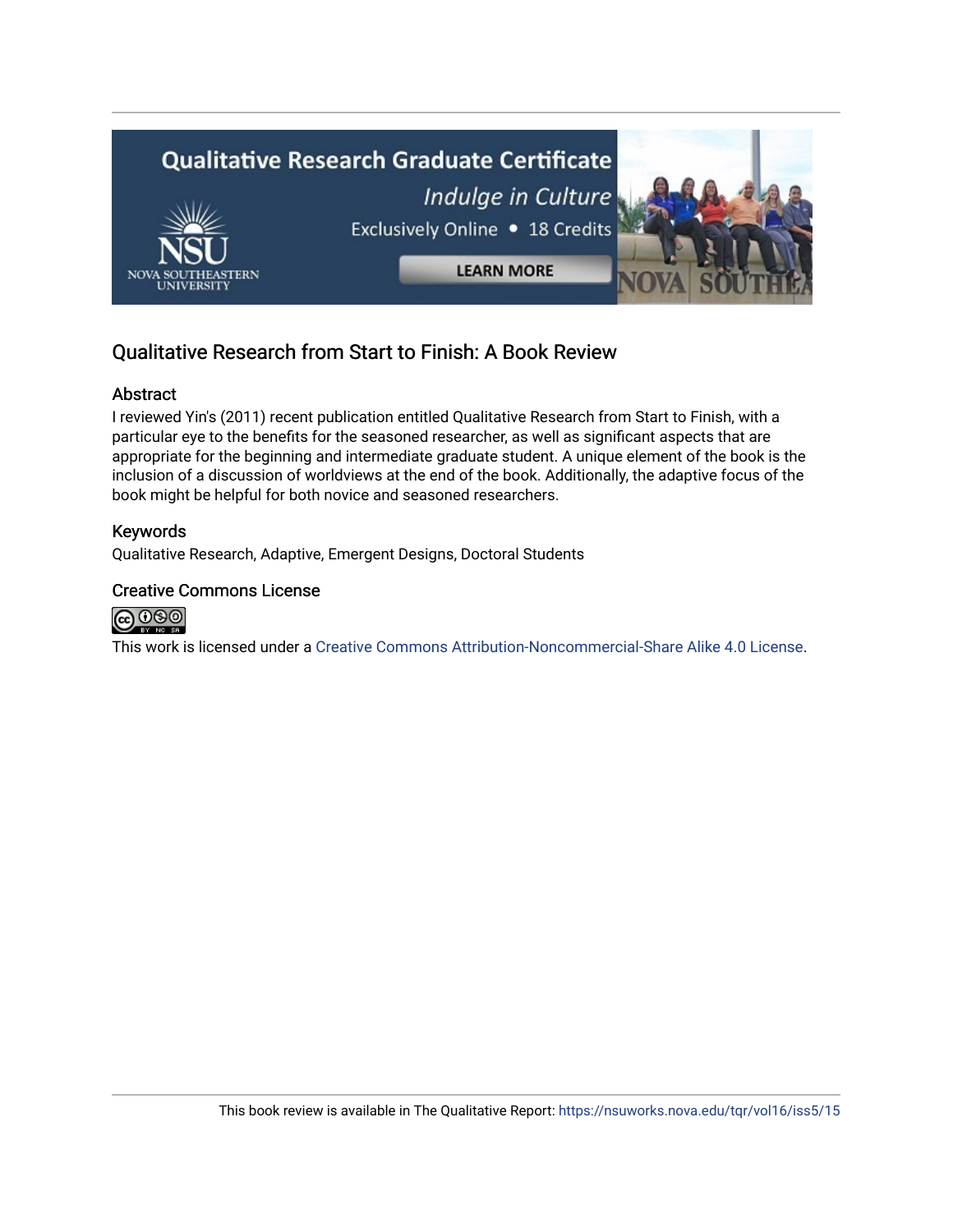## *Qualitative Research from Start to Finish:* **A Book Review**

## Linnea L. Rademaker National Louis University, Chicago, IL, USA

*I reviewed Yin's (2011) recent publication entitled Qualitative Research from Start to Finish, with a particular eye to the benefits for the seasoned researcher, as well as significant aspects that are appropriate for the beginning and intermediate graduate student. A unique element of the book is the inclusion of a discussion of worldviews at the end of the book. Additionally, the adaptive focus of the book might be helpful for both novice and seasoned researchers. Key Words: Qualitative Research, Adaptive, Emergent Designs, Doctoral Students.*

As I set out to review Yin's (2011) book *Qualitative Research from Start to Finish*, I struggled with how to approach the book—as a qualitative researcher or as a teacher of qualitative methods to masters' and doctoral students? I decided to read the book first as a qualitative researcher to see what I could glean from Yin's writings that would further my understanding of qualitative methods from Yin's perspective. Then, I read the book through again, thinking about my students and their needs they've expressed over the past five years of my teaching at the graduate level. In this review I have provided a brief summary of Yin's focus and intent, and then my thoughts as a researcher and a teacher of research, as to how Yin's style and substance may meet the needs of various research communities.

Yin's (2011) focus was to provide a guidebook to the novice qualitative researcher about the process of conceptualizing, designing and conducting a qualitative research project. Yin described the book as "practical," "inductive," and "adaptive" (p. v -vi). Combining these approaches allowed the reader to think critically about their own paradigm of research, and to "adapt" Yin's approach as presented to fit the needs of the researcher's own project. Yin divided his book into four sections, three of which are fairly common to methodological books. Section one refers to understanding qualitative research; section two is on doing qualitative research; and, section three describes how to present the results from qualitative research.

A final chapter, which Yin (2011) included as the only chapter in part four— Taking qualitative research one step further—seeks to "place qualitative research within the broader realm of social science research" (p. 281). In this chapter, entitled "Broadening the challenge of doing qualitative research," Yin examined qualitative research as part of a paradigmatic worldview, and included discussion about multiple methodologies from multiple worldviews in an attempt to remind the reader that we rarely conduct qualitative research as an end in itself, but rather in order to answer questions that we and others have about the world. Qualitative research can illuminate specific contexts, while other methodologies have diverse purposes. Sometimes the social scientist may engage with multiple methodologies in order to answer complex questions, while other scientists find that *all* of their questions are confined to the realm in which qualitative methods are the best tool to answer those questions.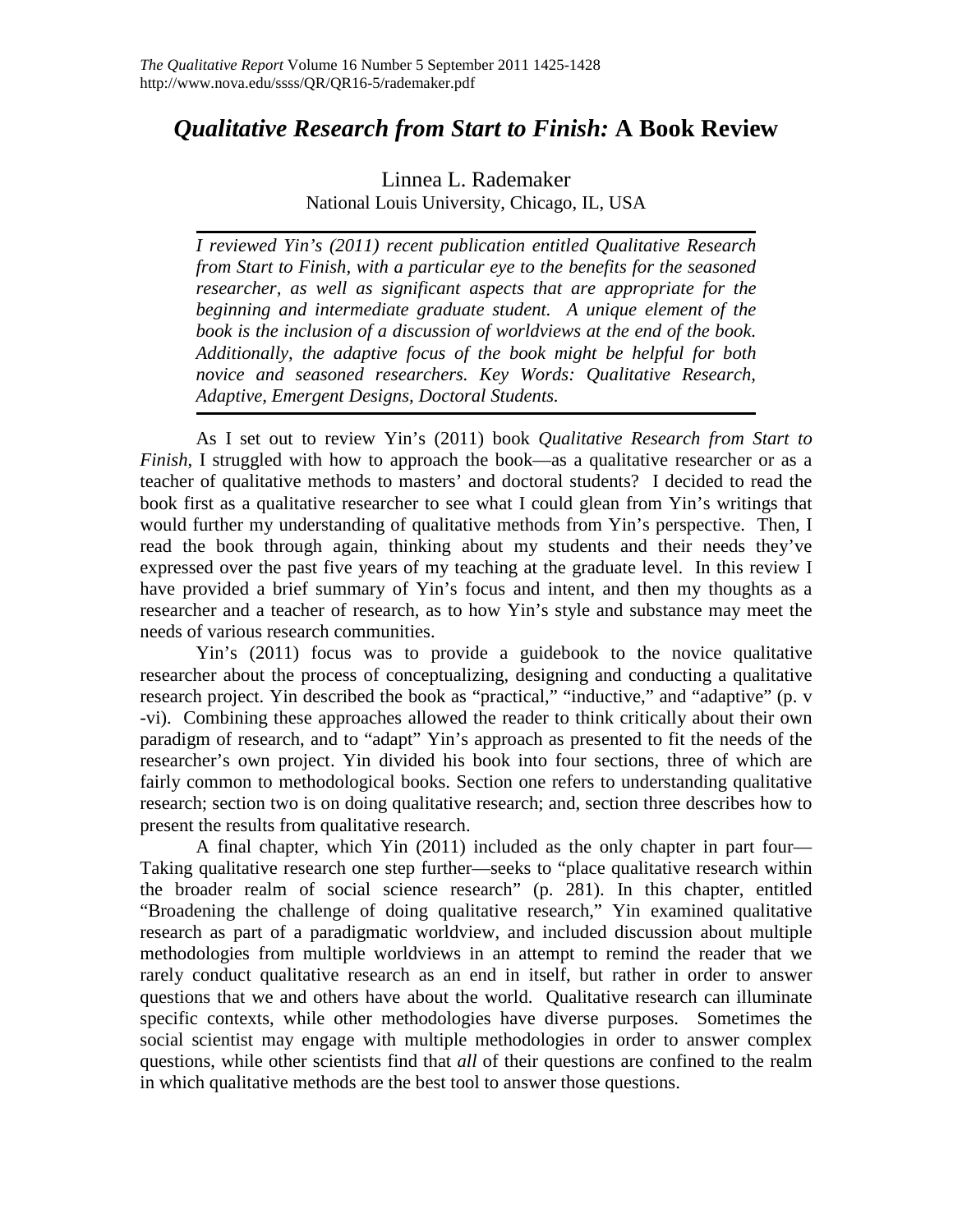From my mid-career experience as a qualitative researcher, I found the topic of "worldviews" an interesting one in which to engage at the end of a book on qualitative research. In most books that I've read for my own resource in completing qualitative research projects, or used to teach research methods to doctoral students, the discussion on "worldviews" and how our questions are derived from our worldview is usually placed at the beginning of the text. However, I believe this approach has merit in that if Yin (2011) was trying to provide a guidebook for novice researchers, he might have assumed that a first project would consume the majority of the researcher's time. Only when that inaugural project was finished, the researcher might then ponder "what's next for me as a researcher?" Thinking about worldviews and other research methodologies as you are thinking about your next project works well with an action research or practitioner research approach<sup>[1](#page-3-0)</sup> in which all research is seen as part of a cyclical process of formalized reflection.

I found other characteristics particularly useful to my teaching of doctoral students. As stated earlier, Yin's (2011) approach included an "adaptive" perspective so that the reader could adapt elements from the book to their own study. For example, in chapter four, "Choices in designing qualitative research studies," Yin included many subheading topics, each of which bears the parenthetical statement "or not" following the sub-heading. Choice one was entitled "Starting a research design at the beginning of a study (or not)". This sub-heading and others like it (e.g., "Attending to sampling (or not);" or "Planning at an early stage (or not) to obtain participant feedback") suggested a post-modern (or multi-perspective) view of designing qualitative research studies, which allowed for varying viewpoints regarding the need for and level of planning necessary to successfully design and implement a qualitative research study. Yin's approach encouraged access by many readers from a variety of viewpoints and specialties who may find assistance and explanations of ways that might help them approach their study, without being linearly prescriptive. Those who write from the perspective of the Emergent Design (See, for example, Hesse-Biber & Leavy, 2008) approach will appreciate Yin's inclusion of this idea throughout the research design process, and also his acknowledgement that the researcher must practice rigor through the purposeful explanation for each design choice (either early or late in the process).

Another feature that might be helpful for novice researchers and/or doctoral students was Yin's (2011) description of and resources for completing the literature review. Yin included information about how and whether or not to conduct a literature review in the first section of the book—"Understanding Qualitative Research." The third chapter in this section, "How to start a research study," included a section on the literature review. While recognizing the traditional concept of a literature review in research and dissertations, Yin described the process as somewhat antiquated in that it could possibly narrow the focus for the researcher, limiting what they might find in their fieldwork. Traditional literature as a way of understanding a minority population might influence the researcher to describe and interpret this minority population through the lens of a majority culture, instead of through the perceptions and understandings of the

<span id="page-3-0"></span> <sup>1</sup> Two genres of action research can be investigated further in: 1) Noffke, S. & Somekh, B. (2009). *The Sage Handbook of Educational Action Research.* Thousand Oaks, CA: Sage; and, 2) Reason, P. & Bradbury, H. (2008). *The Sage Handbook of Action Research: Participative Inquiry and Practice.*  Thousand Oaks, CA: Sage.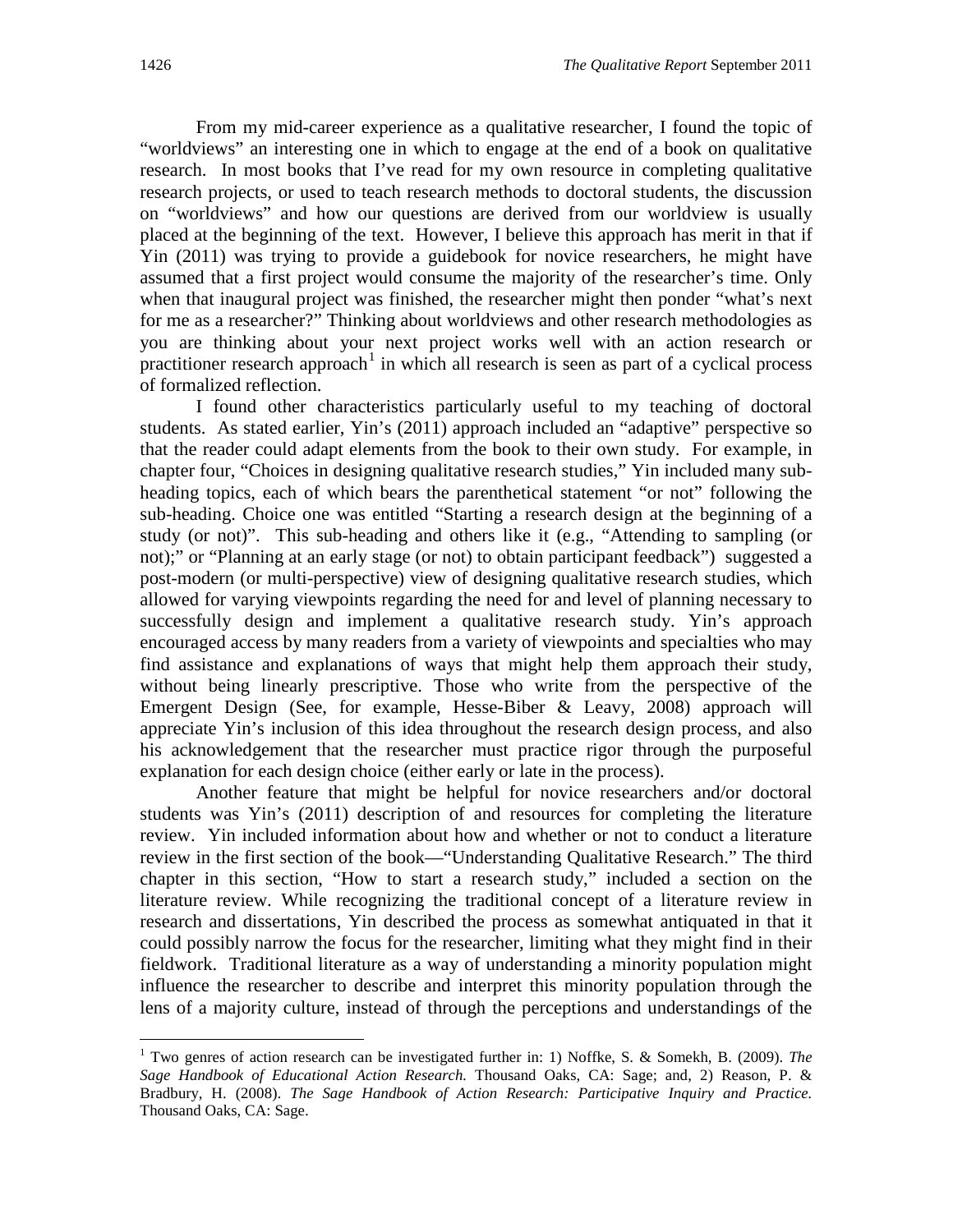minority or indigenous culture. Inclusion of the indigenous culture as expert insider has been strongly encouraged, for example, in some countries with ancient indigenous cultures which no longer wish to be "studied" by the outside culture in traditional, anthropological terms (See, for example, Denzin, Lincoln, & Smith, 2008).

However, such an approach could be difficult for the novice researcher, who has little background in a particular topic. My experience as a teacher of research influenced me to see the literature review as a way to help the student narrow their focus (from a broad, unmanageable one) and to compel students to discover what has been studied on the topic and what has not. As I encouraged students to write a literature review from the perspective of "arguing the need for your question" I also emphasized their perspective as unique, especially in qualitative research, and that the student researcher can provide a contextual understanding and interpretation of a context. Yin (2011) concurred, stating: ". . . new investigators need to show their awareness, if not adroitness, in identifying specific lines of research. . ." (p. 62).

I was glad to see Yin's support of immersing oneself in the literature, while at the same time critically noted a distinct lack of citations within Yin's (2011) own work. For example, within the literature review section just discussed (Yin, pp. 61-65) Yin included only one citation—a vignette of Lew's (as cited in Yin, p. 63) study of Korean-American high school students and that was only to describe how Lew argued for the need for her study. This section on the literature review (included in Part one—"Understanding Qualitative Research") was written as if Yin were giving a classroom lecture to students. Perhaps that was Yin's rationale for the lack of citations. Other sections did include citations, but as opposed to many journal articles I've read lately, Yin included citations much more sporadically—perhaps a design choice. Still, I was surprised to note the absence of what I considered to be seminal sources in defining particular aspects of qualitative research. Yin's table on page 17 of "illustrative variations in qualitative research" included several study designs—action research, case study, ethnography, etc. For case study the relevant works Yin included were from Platt and Yin himself. No mention was made of Robert Stake's considerable body of work on case study methods (See, for example, Stake, 1995, 2005, 2010; Stake, Bresler, & Mabry, 1991; and Stake & Easley, 1979), except for a single reference to Stake's explanation of the difference between an "intrinsic" case study and an "instrumental" case study (as cited in Yin, p. 18). Again, this may have had more to do with Yin's desire to limit citations to unique and specific ones, so as not to clutter the text for the novice researcher. Additionally, in the spirit of full disclosure, I must admit to a slight bias in offering this particular critique, as I wrote a case study dissertation, was a student of Stake at the University of Illinois, and am extremely familiar with Stake's work on case study methods.

Overall, I found this to be an exciting addition to the list of sources available for the new researcher. However, for those who wish for a linear, prescriptive approach this is not a good choice. Instead, Yin (2011) presented a book organized in a linear fashion, because Yin noted that "books have to be presented in linear fashion" (p. vii). However, within that linear, clear sequencing, Yin offered multiple options and reasons for choosing certain options (or choosing other options), encouraging researchers to do the same. The writing style was clear, concise and not jargon-loaded, which also might appeal to the novice researcher. Yin included a brief glossary in the appendix of terms specific to qualitative research practices. I wrote of the writing style at the end of this